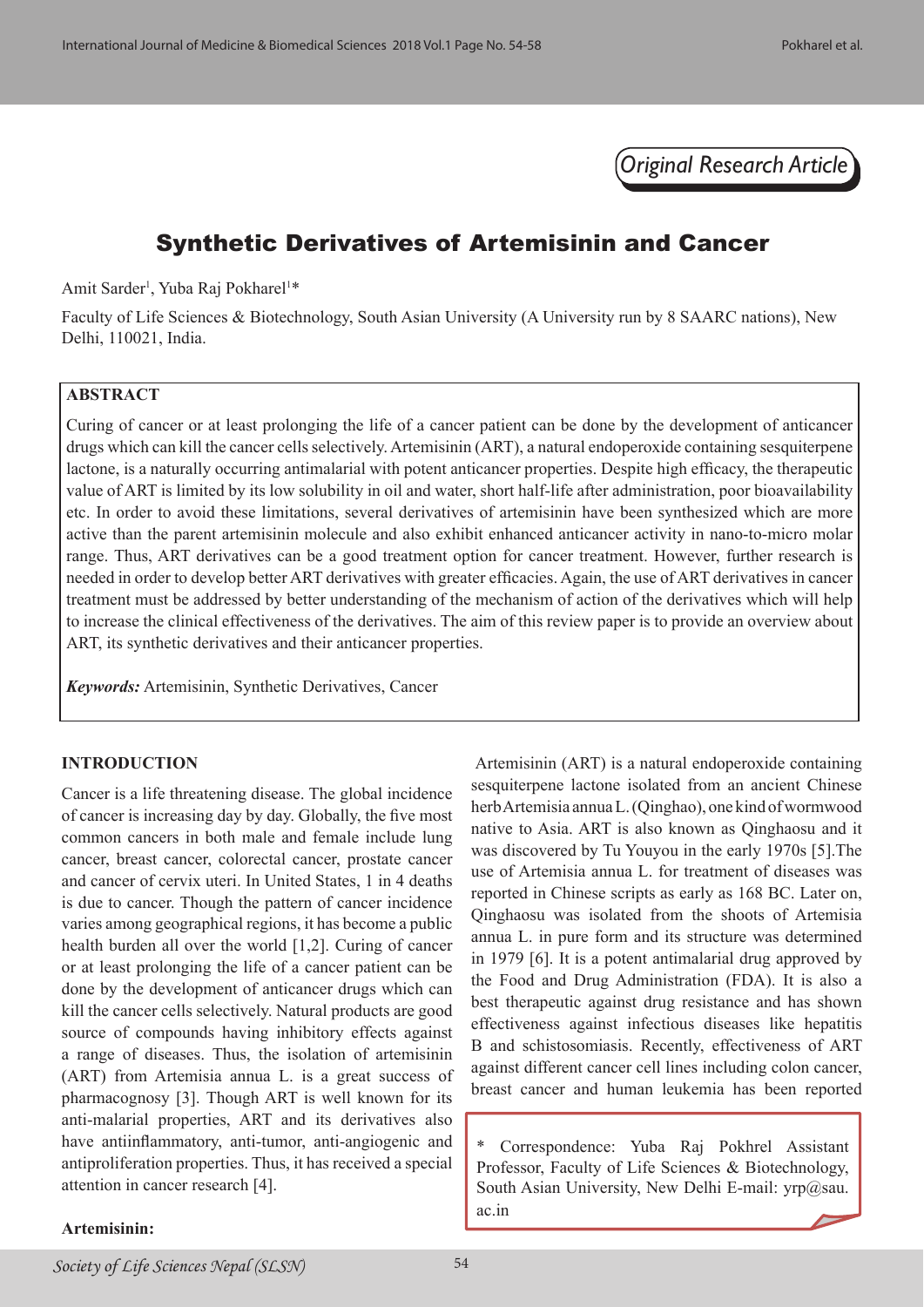and it may be effective in the treatment of drug resistant cancers. As ART is a natural product, it has no or fewer side effects [5-7]. Recent studies have also suggested the immunosuppressive activity of ART and it is used to treat autoimmune disease like rheumatoid arthritis, systemic lupus erythematosus and collagen-induced arthritis [8].

## **Biosynthesis of Artemisinin:**

Artemisia annua L. uses the sugars produced by photosynthesis in plants and convert them to two-carbon acetyl-CoA in the cytosol. The two-carbon acetyl-CoA enters into the cytosolic mevalonate biosynthesis pathway and produces 15-carbon farnesyldiphosphate (FDP). The next step is the conversion of FDP into 15-carbon isoprenoid hydrocarbon amorphadiene by amorphadiene synthase (ADS) which is the first commited step of artemisinin biosynthesis. Amorphadiene is oxidized enzymatically to either dihydroartimisinic acid or artimisinic acid. Dihydroartimisinic acid is a direct precursor of artemisinin and in presence of sunlight it is converted spontaneously into artemisinin [7, 9, 10].

## **Artemisinin and Its Derivatives:**

ART is a potent antimalarial and can kill malarial parasite very quickly. Despite high efficacy and quick action over malarial parasites, the therapeutic value of ART is limited by its low solubility in oil and water which causes difficulties in the intravenous administration of ART. ART has also short half-life after administration. Again, ART has relatively high recurrence rate of infection in monotherapy. Although ART is considered to be of low toxicity, there are evidences of reproductive toxicity and neurotoxicity. ART has also poor bioavailability which also limits its effectiveness. These limitations inspired the development of synthetic ART with better pharmacological properties than parent molecule. Thus, development of new drugs based on the parent ART has become a new area of investigation [10-12].

To overcome some of these limitations, several synthetic and semi-synthetic derivatives of ART have been developed. The semi-synthetic derivatives of ART include artesunate (ARS), dihydroartemisinin (DHA), artemether (AM), arteether (AE) etc. ART along with its semisynthetic derivatives are considered as first-generation endoperoxides. Though ART has low solubility in water and oil, ARS is water-soluble and AM and AE are oilsoluble. The synthetic derivatives of ART exhibit increased stability and potency and are considered as second-generation endoperoxides. All these semi-synthetic and synthetic derivatives of ART show greater potency, improved solubility and are effective at micromolar to nanomolar concentrations [13]. For example, artesunic acid, a semi-synthetic analog of ART,

shows greater toxicity towards cancer cells but exhibits low toxicity towards normal cells [14]. DHA and ARS both act as radiosensitiser for cervical cancer cells [15]. Again, anticancer activity of ART can be improved by preparing hybrid drugs. Hybrid drugs are prepared by incorporating two drugs into a single molecule. Hybriddrugs are less prone to drug resistance and have the capacity to impact multiple targets simultaneously. For instance, the strong antiangiogenic activity of ARTglycolipid hybrid has been reported in recent times [16].

#### **Table 1: Artemisinin and its derivatives.**

| Code            | Artemisinin and                                 | Molecular      |
|-----------------|-------------------------------------------------|----------------|
|                 | its derivatives                                 | Weight (g/mol) |
| ART             | Artemisinin                                     | 282.33         |
| ARS             | Artesunate                                      | 384.42         |
| DHA             | Dihydroartemisinin                              | 284.35         |
| AD1             | Anhydrodihydroartemisinin                       | 266.33         |
| AD2             | 10-dihydroartemisinyl acetate                   | 326.38         |
| AD3             | 10-dihydroartemisinyl butyrate                  | 354.44         |
| AD4             | 10-(2'-butyloxy) dihydroartemisinin             | 340.38         |
| AD <sub>5</sub> | 10-dihydroartemisinyl 2'-propylpentanoate       | 410.54         |
| AD <sub>6</sub> | 10-dihydroartemisinyl 2', 2'-dimethylpropionate | 368.46         |
| AD7             | 10-dihydroartemisinyl perfluoropropionate       | 430.36         |
| AD <sub>8</sub> | 10-dihydroartemisinyl dimethylcarbamate         | 355.43         |
| AM              | Artemether                                      | 298.375        |
| AE              | Arteether                                       | 312.401        |



**Figure 1: Chemical structure of artemisinin and its several derivatives. A.** Chemical structure of artemisinin (ART). **B.** Chemical structure of dihydroartemisinin (DHA). **C.** Chemical structure of artesunate (ARS).**D.**  Chemical structure of artemether (AM).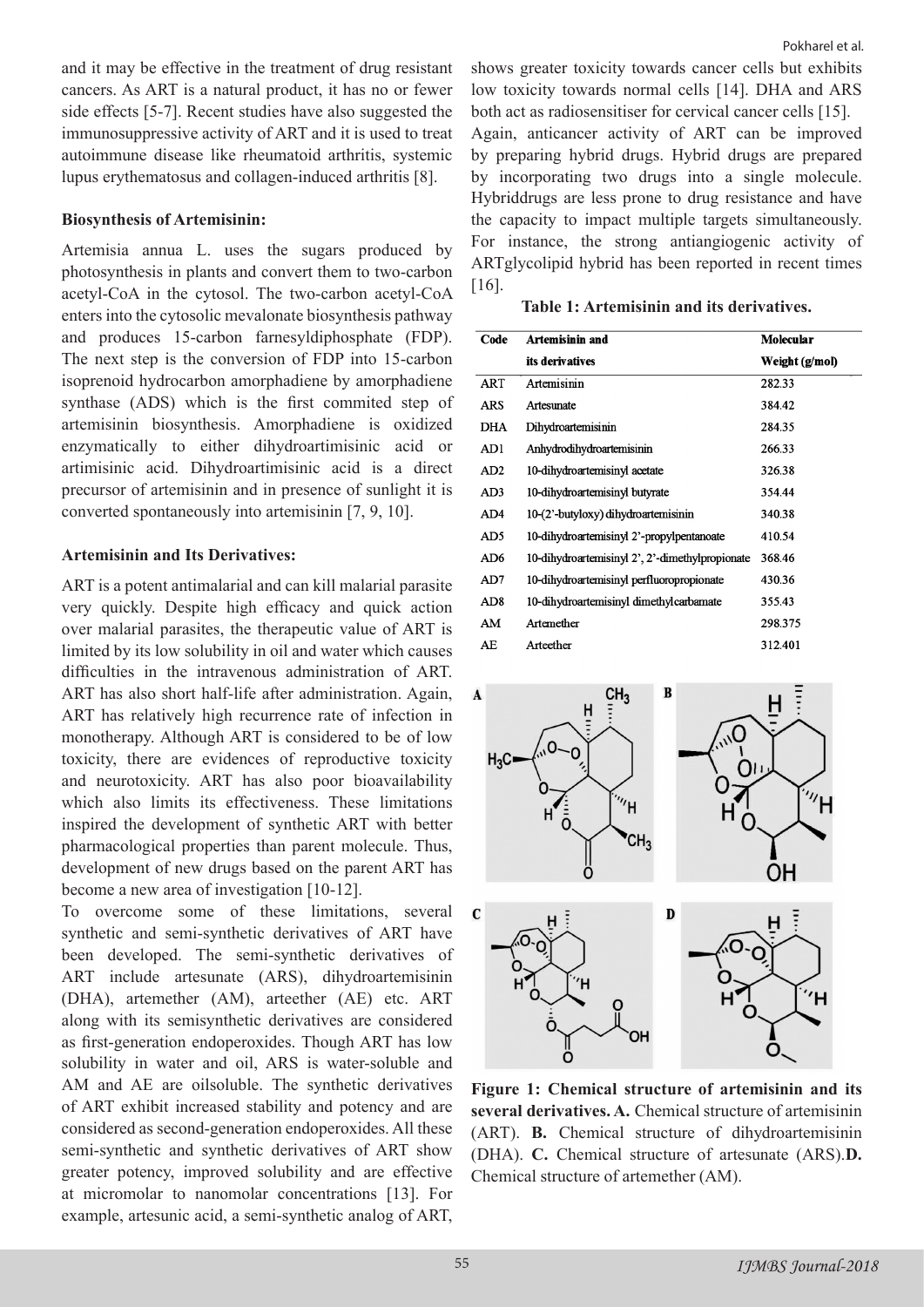### **Mechanism of Action of Artemisinin:**

The structure of ART contains an endoperoxide bridge (CO-O-C). This endoperoxide bridge is pharmacologically very important because this is required for the antimalarial activity. Although the precise mechanism of action of ART is not very clear, it is thought that the endoperoxide bond is activated by ferrous iron (FeII) or by reduced heme (FPFeII).The activation of endoperoxide bond generates cytotoxic carbon-centered free radicals. These carboncentered free radicals are potent alkylating agent which may target the macromolecules of malarial parasite leading to the death of the parasites [17].

The antitumor mechanism of action of ART is not clearly defined. But, it is proposed that the antitumor mechanism of action of ART is based on the similar antimalarial mechanism of action of ART. Thus, the endoperoxide bridge is also thought to be responsible for the antitumor mechanism of action of ART [14]. Cancer cells possess more intracellular free iron than normal cells because cancer cells require high amount of iron for their proliferation and growth. Thus, for uptaking higher amount of iron, cancer cells exhibit higher amount of transferrin receptors (TfR). Although the level of TfR may vary in different cell lines, they differ significantly from normal cells. It is thought that iron-activation of endoperoxide bridge of ART is a crucial event for cytotoxicity because compounds without endoperoxide bridge don't exhibit cytotoxicity. Ironactivated endoperoxide bridge of ART generates radical oxygen species (ROS) and carboncentered radicals which lead to cell alterations or cell death. Cancer cells are vulnerable to ROS-induced damage because they exhibit low levels of antioxidant enzymes than normal cells [17- 19].

Generally, cell death can proceed either via apoptosis or necrosis. Previously, it was thought that necrosis is an accidental cell death which occurs in response to physiochemical insults. But, recent studies suggest that necrosis can also be a regulated event and thus it is now defined as genetically controlled cell death event resulting in cellular leakage and characterized by cell swelling, cell lysis, cytoplasmic granulation and organelle dysfuntion [20, 21]. On the other hand, apoptosis is a distinctive form of proGrammed cell death characterized by distinct biochemical mechanisms and morphological characteristics. It is an intrinsic cell-suicide proGram which ensures proper development by maintaining tissue homeostasis and safeguarding the organism through the elimination of unwanted or virus-infected cells. This active, metabolic, genetically encoded and evolutionary selected death pathway can occur under either pathological or physiological conditions and this pathway is characterized by membrane blebbing, chromatin condensation, nuclear fragmentation, cell shrinkage etc.

Ultimately, the cells break into apoptotic bodies which are cleared by phagocytosis [22-24]. Again, there are two major known signaling cascades of classical apoptosis. One major pathway of classical apoptosis is the receptormediated pathway or the extrinsic pathway. Another major pathway for the initiation of apoptosis is the mitochondrial pathway or the intrinsic pathway [25, 26]. Both of these pathways are linked and involve caspases. It has been found that endoperoxide-mediated cytotoxicity can proceed via initiation of caspase-dependent apoptosis in cancer cells. But, the chemical basis of this initiation event is not clearly defined [19, 24].

Furthermore, recent studies suggest that antitumor mechanism of action of ART also involves growth inhibition, increase in the levels of oxidative stress, the inhibition of angiogenesis and metastasis, DNA double strand breakage [14, 15, 27]. Mechanisms like down regulation of the expression of vascular endothelial growth factor and suppression of hyperactive Wnt/βcatenin pathway have also been suggested for anticancer activity of ART [28].

## **Anticancer Activity of Artemisinin and Its Derivatives:**

Anticancer activity of ART and its derivatives have been reported in various types of cancers like breast cancer [29–31], prostate cancer [33], leukemia [34], cervical cancer [32]. Recent studies suggest that ART derivatives can induce apoptosis in cancer cell lines. It can also downregulate proteins involved in cell cycle, oncogenesis and apoptotic resistance like cyclin D1, c-myc, surviving etc. In breast cancer cells, ART derivatives have role in inhibiting growth of breast cancer cells through induction of downregulation of HER family members [35]. Leukemic cells generally contain excess iron in their cytoplasm. These excess iron increases the reactivity of ART for leukemic cells. Thus, ART has also inhibitory effects on leukemic cells [34]. In cervical cancer treatment, ART is considered as a potent radiosensitizer. It acts as a radiosensitizer through regulation of G-2 check-point related proteins. Thus, it improves the therapeutic ratios of cervical cancer treatment by combination of ART with ionizing irradiation. Again, the anti-cancer action of ART and its derivatives on prostate cancer cells is also reported. Morrissey et al. have reported that ART derivatives can induce apoptosis which follows mitochondrial pathway in prostate cancer cells. Thus, ART derivatives can be a treatment option against prostate cancer cells [36].

#### **DISCUSSION:**

ART derivatives are not only good anti-malarials, but also they have anti-inflammatory, anti-angiogenic and antiproliferation properties. They have a broad range of action and are effective against different types of cancer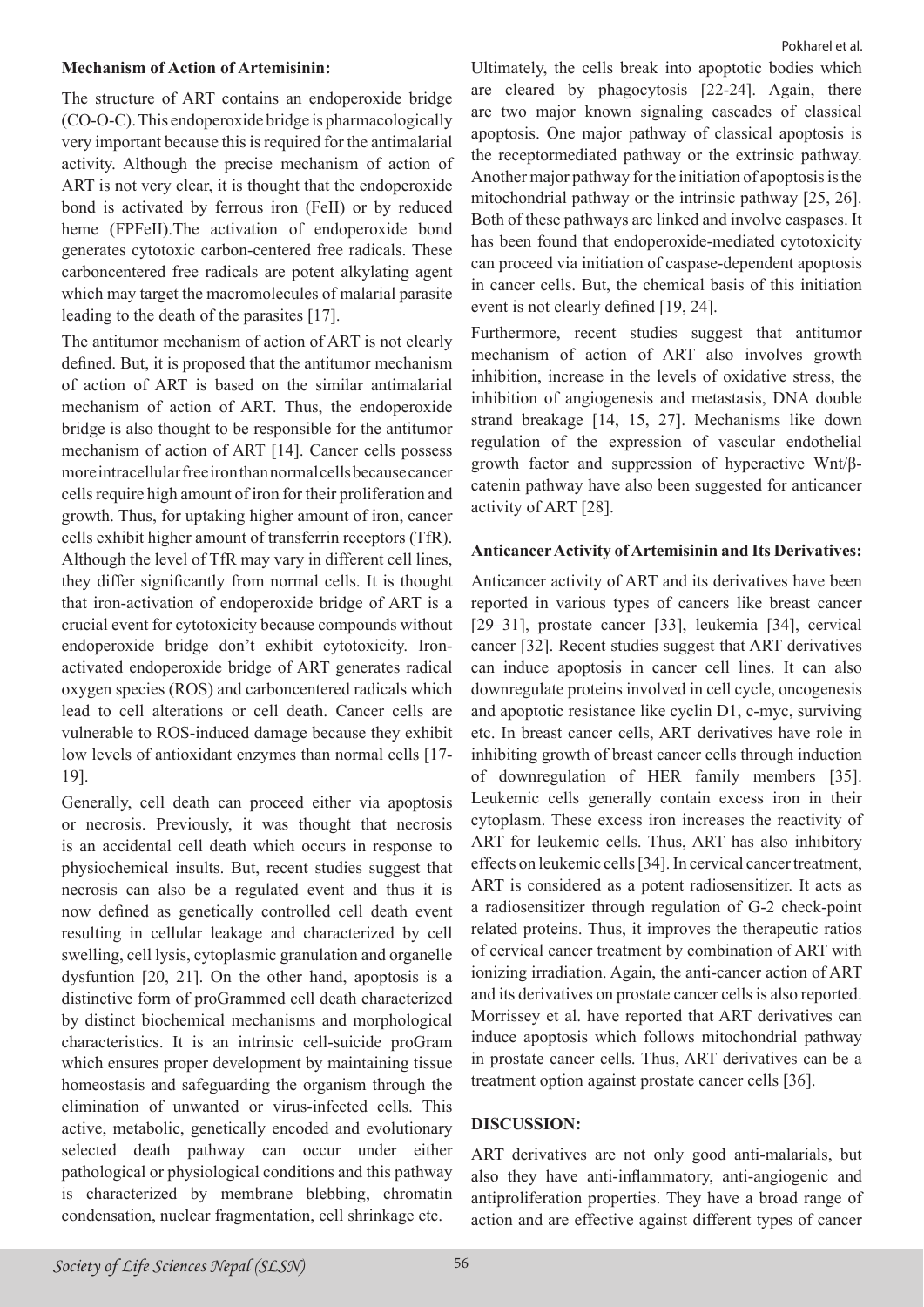cell lines. They have high specificity towards cancer cells than normal cells. Thus, ART derivatives can be considered as a good treatment option for cancer. But, still there are several aspects which require further research in order to develop better ART derivatives with greater efficacies. Further research is also required for better understanding of the molecular mechanism of action of ART derivatives because it will help to increase the clinical effectiveness of ART derivatives.

# **ABBREVIATIONS:**

| ART        | Artemisinin                  |  |
|------------|------------------------------|--|
| <b>FDA</b> | Food and Drug Administration |  |
| <b>FDP</b> | Farnesyl Diphosphate         |  |
| <b>ADS</b> | Amorphadiene Synthase        |  |
| ARS        | Artesunate                   |  |
| <b>DHA</b> | Dihydroartemisinin           |  |
| AM         | Artemether                   |  |
| AE.        | Arteether                    |  |
| <b>TfR</b> | <b>Transferrin Receptors</b> |  |
| <b>ROS</b> | Radical Oxygen Species       |  |
|            |                              |  |

## **REFERENCES:**

- 1. Sharma JD, Kalit M, Nirmolia T, Saikia SP, Sharma A and Barman D(2014) Cancer: scenario and relationship of different geographical areas of the globe with special reference to north east-india. Asian Pac J Cancer Prev; 15:3721-29.
- 2. Saranath D and Khanna A(2014) Current status of cancer burden: global and indian scenario. Biomed Res J; 1:1-5.
- 3. Suberu JO, Romero-Canelon I, Sullivan N, Lapkin AA and Barker GC(2014) Comparative cytotoxicity of artemisinin and cisplatin and their interactions with chlorogenic acids in MCF7 breast cancer cells. ChemMedChem; 9:2791 – 97.
- 4. Wang L, Świtalska M, Wang N, Du Z, Fukumoto Y, Diep NK, Kiguchi R, Nokami J, Wietrzyk J and Inokuchi T (2014) Design, synthesis, and biological evaluation of artemisinin-indoloquinoline hybrids as potent antiproliferative agents. Molecules; 19:19021-35.
- 5. Zhu S, Liu W, Ke X, Li J, Hu R, Cui H and Song G(2014) Artemisinin reduces cell proliferation and induces apoptosis in neuroblastoma.Oncol Rep.; 32:1094-100.
- 6. Weathers PJ, Elkholy S and Wobbe KK(2006) Artemisinin: The biosynthetic pathway and its regulation in *Artemisia annua*, a terpenoid-rich species. In Vitro Cell. Dev. Biol. – Plant; 42:309-17.
- 7. Buragohain P, Saikia B, Surineni N, Barua NC, Saxena AK and Suri N(2014) Synthesis of a novel series of artemisinin dimers with potent anticancer activity involving Sonogashira cross-coupling reaction..Bioorg. Med. Chem. Lett.;24:237-39.
- 8. Shi C, Li H, Yang Y and Hou L (2015) Anti- inflammatory and immunoregulatory functions of artemisinin and its derivatives. Mediators Imflamm.; 2015:1-7.
- 9. Paddon CJ and Keasling JD(2014) Semi-synthetic artemisinin: a model for the use of synthetic biology in pharmaceutical development. Nat Rev Microbiol; 12:355-67.
- 10. Brown GD(2010) The biosynthesis of artemisinin (Qinghaosu) and the phytochemistry of *Artemisia annua*  L. (Qinghao). Molecules; 15:7603-98.
- 11. Li J and Zhou B(2010) Biological Actions of Artemisinin: Insights from Medicinal Chemistry Studies. Molecules; 15:1378-97.
- 12. Medhi B, Patyar S, Rao RS, Byrav DS P and Prakash A(2009) Pharmacokinetic and toxicological profile of artemisinin compounds: an update. Pharmacology; 84:323-32.
- 13. Meshnick SR, Taylor TE and Kamchonwongpaisan S(1996) Artemisinin and the antimalarial endoperoxides from herbal remedy to targeted chemotherapy. Microbiol Rev.; 60:301-15.
- 14. Fröhlich T, Karagöz AC, Reiter C and Tsogoeva SB (2016) Artemisinin-derived dimers: potent antimalarial and anticancer agents. J. Med. Chem.; 59:7360-88.
- 15. Luo J, Zhu W, Tang Y, Cao H, Zhou Y, Ji R, Zhou X, Lu Z, Yang H, Zhang S and Cao J (2014) Artemisinin derivative artesunate induces radiosensitivity in cervical cancer cells *in vitro* and *in vivo.* Radiation Oncology; 9:1- 12.
- 16. Min D, Kim M, Ricci J, Jung S, Kim K, Chung WY, Park KK and Jung M (2014) Synthesis and anticancer activity of novel deoxoartemisinin-glycolipid hybrids. Chem. Pharm. Bull.; 62:446-53.
- 17. Crespo-Ortiz MP and Wei MQ(2012) Antitumor activity of artemisinin and its derivatives: from a well-Known antimalarial agent to a potential anticancer drug. J Biomed Biotechnol; 2012:1-18.
- 18. Lai HC, Singh NP and Sasaki T(2013) Development of artemisinin compounds for cancer treatment. Invest New Drugs;31:230-46.
- 19. Mercer AE, Maggs JL, Sun XM, Cohen GM, Chadwick J, O'Neill PM and Park BK(2007) Evidence for the involvement of carboncenteredradicals in the induction of apoptotic cell death by artemisinin compounds. J Biol Chem.; 282:9372-82.
- 20. Berghe TV, Linkermann A, Jouan-Lanhouet S, Walczak H and Vandenabeele P(2014) Regulated necrosis: the expanding network of non-apoptotic cell death pathways. Nat Rev Mol Cell Biol.; 15:135-47.
- 21. Ouyang L, Shi Z, Zhao S, Wang FT, Zhou TT. Liu B and Bao JK(2012) ProGrammed cell death pathways in cancer: a review of apoptosis, autophagy and proGrammed necrosis. Cell Prolif: 45:487-98.